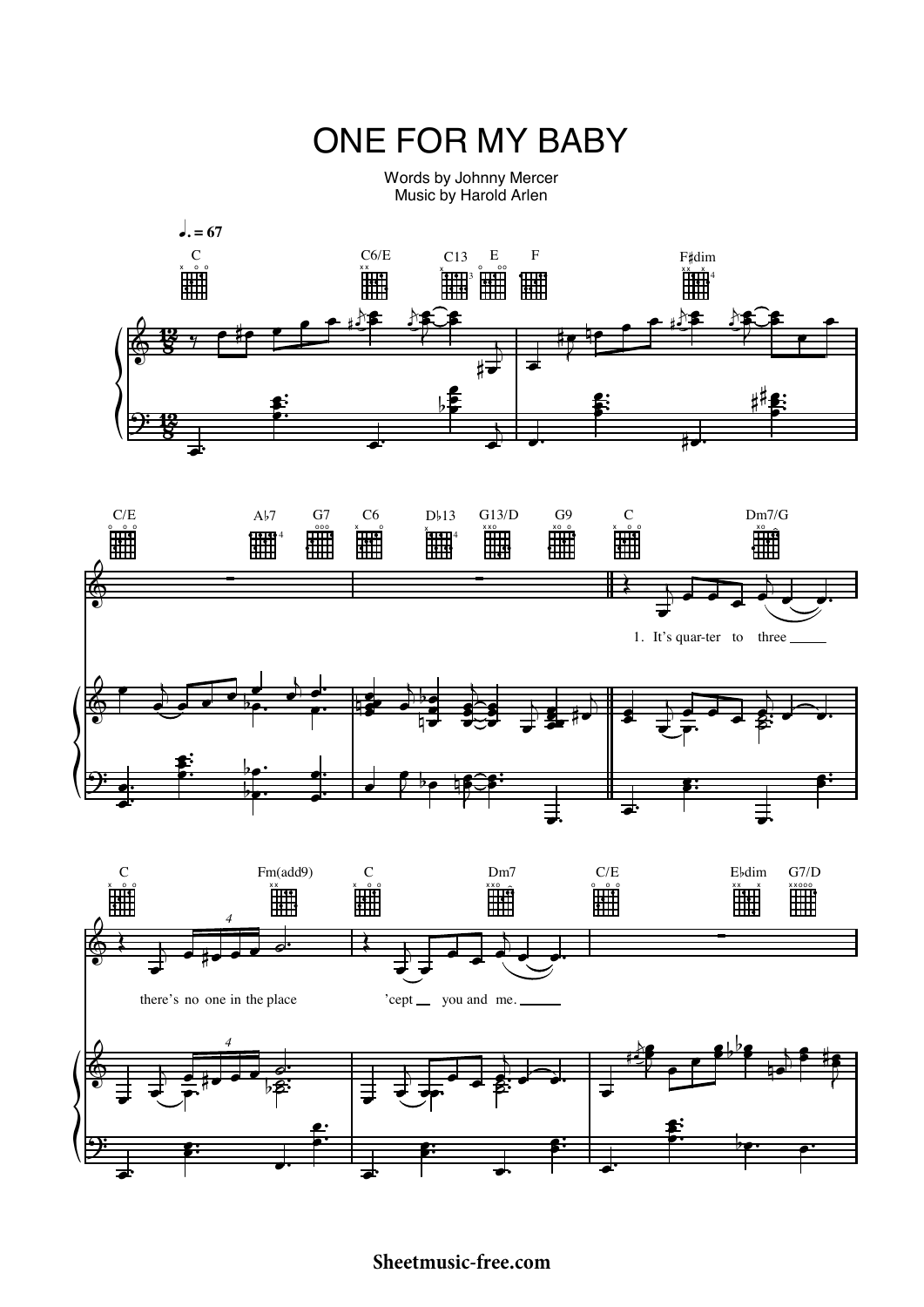

**[Sheetmusic-free.com](http://sheetmusic-free.com/)**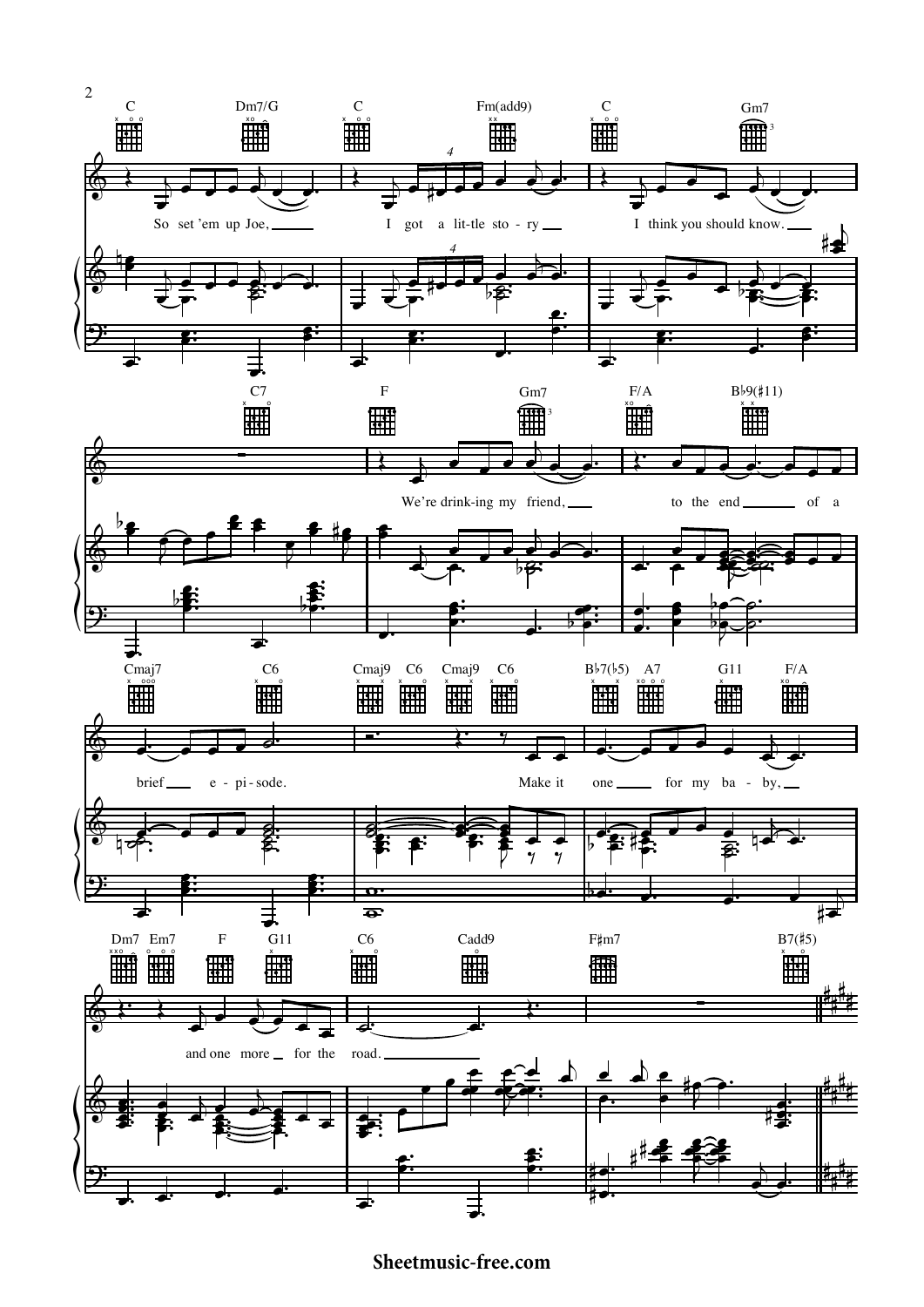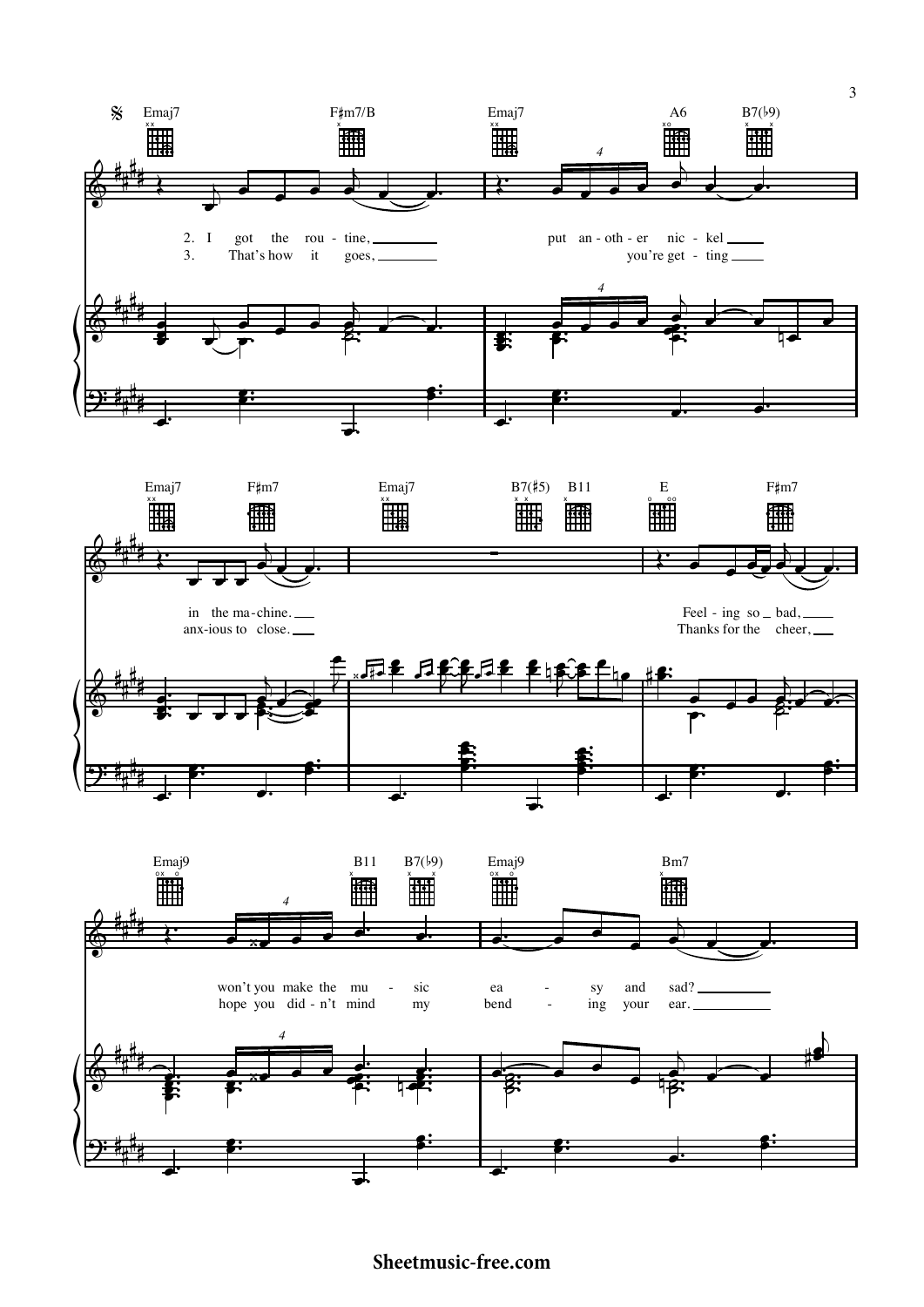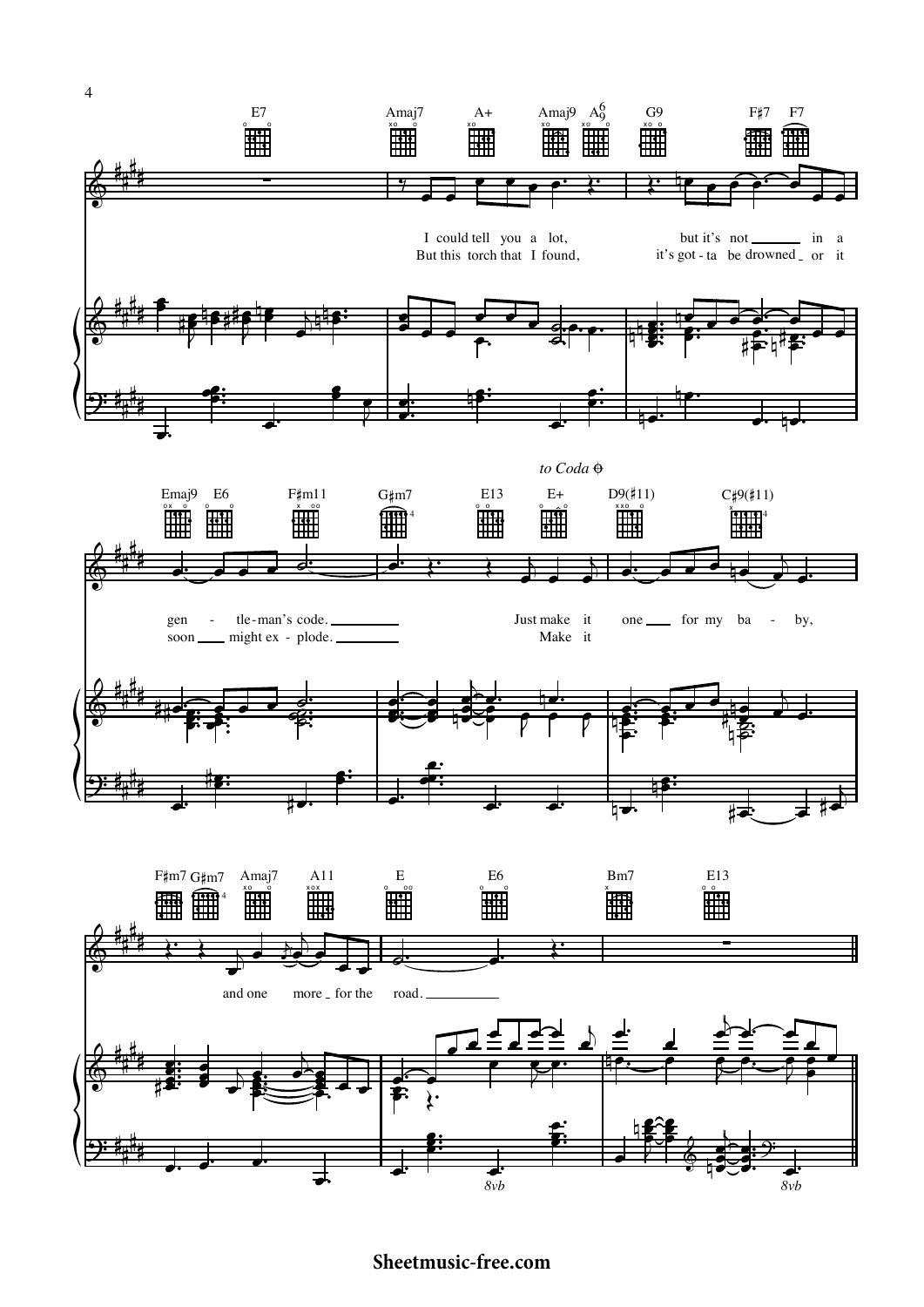